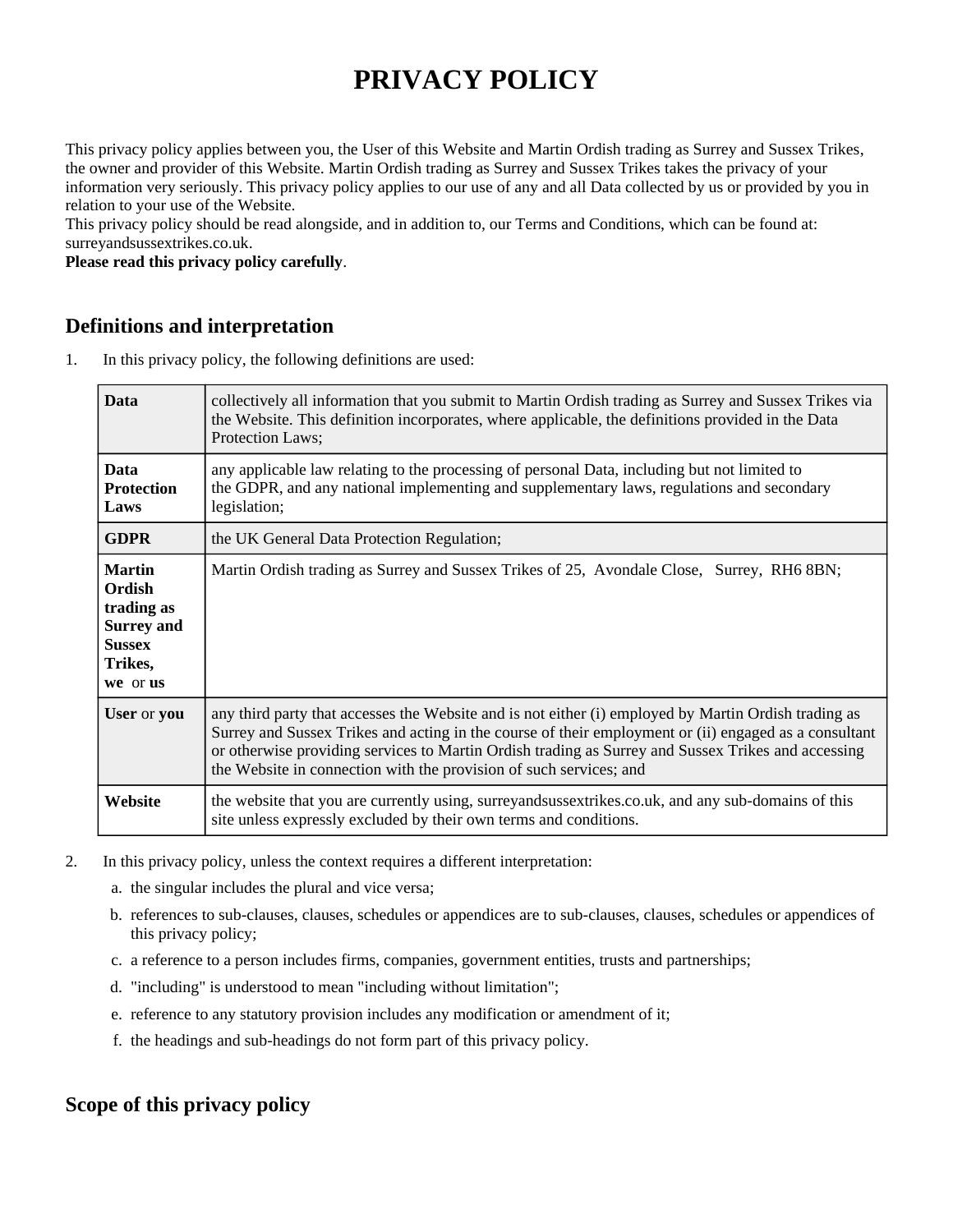- 3. This privacy policy applies only to the actions of Martin Ordish trading as Surrey and Sussex Trikes and Users with respect to this Website. It does not extend to any websites that can be accessed from this Website including, but not limited to, any links we may provide to social media websites.
- 4. For purposes of the applicable Data Protection Laws, Martin Ordish trading as Surrey and Sussex Trikes is the "data controller". This means that Martin Ordish trading as Surrey and Sussex Trikes determines the purposes for which, and the manner in which, your Data is processed.

## **Data collected**

- 5. We may collect the following Data, which includes personal Data, from you:
	- a. name;
	- b. date of birth;
	- c. contact Information such as email addresses and telephone numbers;
	- d. location for collection, venue of ceremony and reception;

in each case, in accordance with this privacy policy.

#### **How we collect Data**

- 6. We collect Data in the following ways:
	- a. data is given to us by you ;
	- b. data is received from other sources; and
	- c. data is collected automatically.

#### **Data that is given to us by you**

- 7. Martin Ordish trading as Surrey and Sussex Trikes will collect your Data in a number of ways, for example:
	- a. when you contact us through the Website, by telephone, post, e-mail or through any other means;
	- b. when you enter a competition or promotion through a social media channel;
	- c. when you make payments to us, through this Website or otherwise;
	- d. when you use our services;

in each case, in accordance with this privacy policy.

#### **Data that is received from publicly available third parties sources**

- 8. We will receive Data about you from the following publicly available third party sources:
	- a. Facebook;
	- b. Instagram;
	- c. .

#### **Data that is collected automatically**

- 9. To the extent that you access the Website, we will collect your Data automatically, for example:
	- a. we automatically collect some information about your visit to the Website. This information helps us to make improvements to Website content and navigation, and includes your IP address, the date, times and frequency with which you access the Website and the way you use and interact with its content.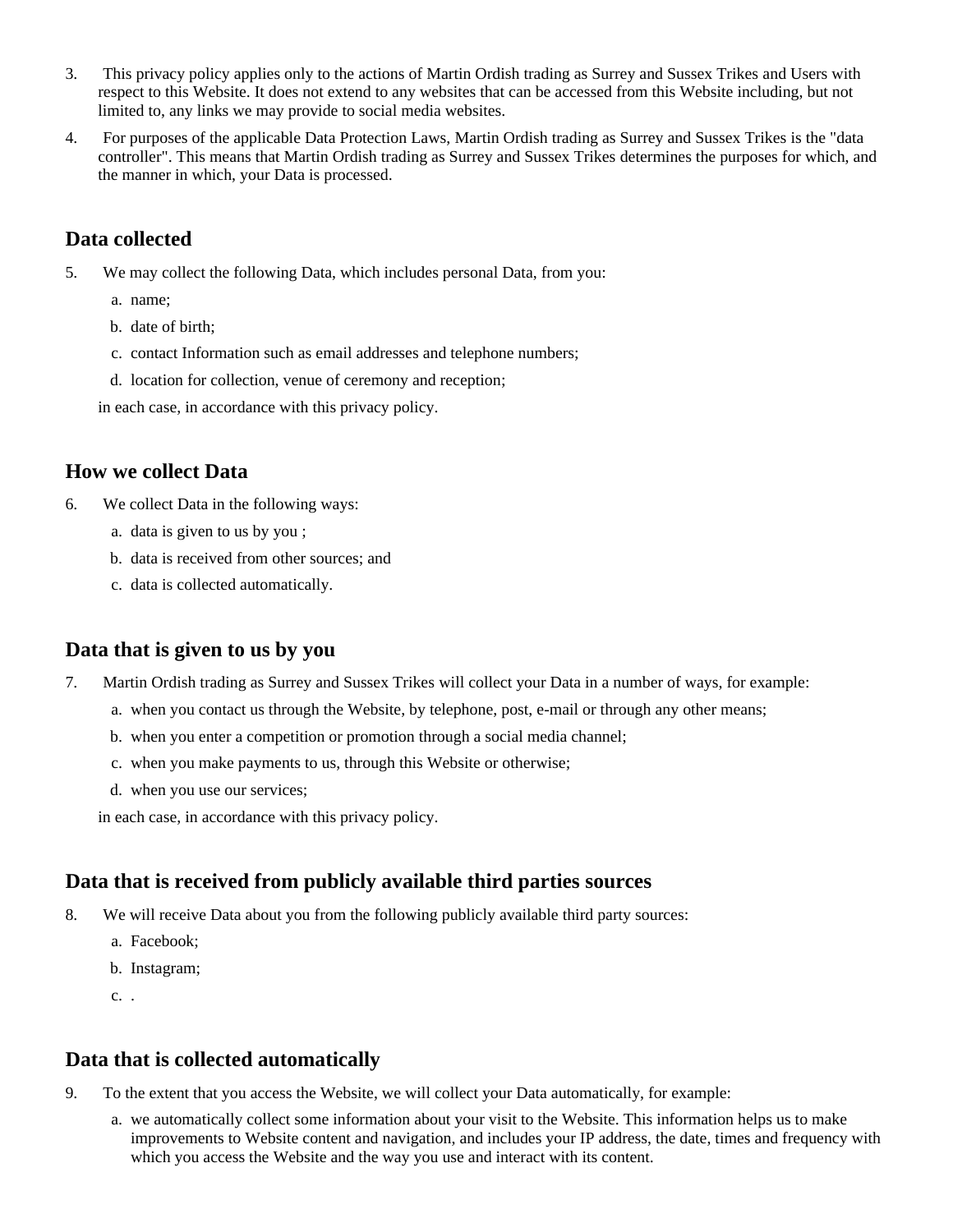# **Our use of Data**

- 10. Any or all of the above Data may be required by us from time to time in order to provide you with the best possible service and experience when using our Website. Specifically, Data may be used by us for the following reasons:
	- a. internal record keeping;
	- b. improvement of our products / services;

in each case, in accordance with this privacy policy.

11. We may use your Data for the above purposes if we deem it necessary to do so for our legitimate interests. If you are not satisfied with this, you have the right to object in certain circumstances (see the section headed "Your rights" below).

# **Who we share Data with**

- 12. We may share your Data with the following groups of people for the following reasons:
	- a. our employees, agents and/or professional advisors to ensure an efficient service, obtain advice from professional advisors, in the event of an insurance claim;
	- b. relevant authorities to facilitate the detection of crime or the collection of taxes and duties;

in each case, in accordance with this privacy policy.

## **Keeping Data secure**

- 13. We will use technical and organisational measures to safeguard your Data, for example:
	- a. access to your account is controlled by a password and a user name that is unique to you.
	- b. we store your Data on secure servers.
- 14. Technical and organisational measures include measures to deal with any suspected data breach. If you suspect any misuse or loss or unauthorised access to your Data, please let us know immediately by contacting us via this e-mail address: surreyandsussextrikes@outlook.com.
- 15. If you want detailed information from Get Safe Online on how to protect your information and your computers and devices against fraud, identity theft, viruses and many other online problems, please visit www.getsafeonline.org. Get Safe Online is supported by HM Government and leading businesses.

#### **Data retention**

- 16. Unless a longer retention period is required or permitted by law, we will only hold your Data on our systems for the period necessary to fulfil the purposes outlined in this privacy policy or until you request that the Data be deleted.
- 17. Even if we delete your Data, it may persist on backup or archival media for legal, tax or regulatory purposes.

# **Your rights**

- 18. You have the following rights in relation to your Data:
	- a. **Right to access** the right to request (i) copies of the information we hold about you at any time, or (ii) that we modify, update or delete such information. If we provide you with access to the information we hold about you, we will not charge you for this, unless your request is "manifestly unfounded or excessive." Where we are legally permitted to do so, we may refuse your request. If we refuse your request, we will tell you the reasons why.
	- b. **Right to correct** the right to have your Data rectified if it is inaccurate or incomplete.
	- c. **Right to erase** the right to request that we delete or remove your Data from our systems.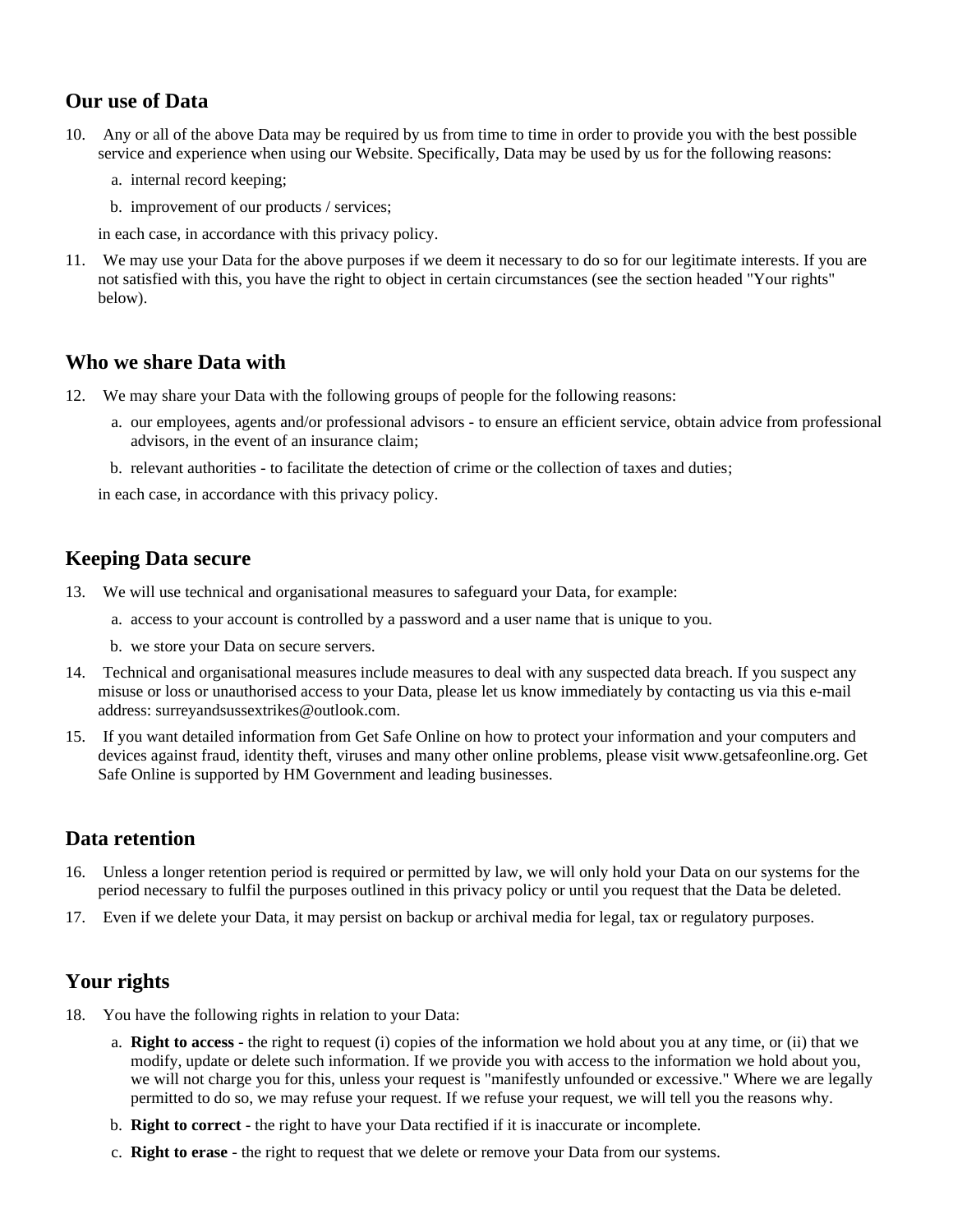- d. **Right to restrict our use of your Data** the right to "block" us from using your Data or limit the way in which we can use it.
- e. **Right to data portability** the right to request that we move, copy or transfer your Data.
- f. **Right to object** the right to object to our use of your Data including where we use it for our legitimate interests.
- 19. To make enquiries, exercise any of your rights set out above, or withdraw your consent to the processing of your Data (where consent is our legal basis for processing your Data), please contact us via this e-mail address: surreyandsussextrikes@outlook.com.
- 20. If you are not satisfied with the way a complaint you make in relation to your Data is handled by us, you may be able to refer your complaint to the relevant data protection authority. For the UK, this is the Information Commissioner's Office (ICO). The ICO's contact details can be found on their website at https://ico.org.uk/.
- 21. It is important that the Data we hold about you is accurate and current. Please keep us informed if your Data changes during the period for which we hold it.

#### **Links to other websites**

22. This Website may, from time to time, provide links to other websites. We have no control over such websites and are not responsible for the content of these websites. This privacy policy does not extend to your use of such websites. You are advised to read the privacy policy or statement of other websites prior to using them.

# **Changes of business ownership and control**

- 23. Martin Ordish trading as Surrey and Sussex Trikes may, from time to time, expand or reduce our business and this may involve the sale and/or the transfer of control of all or part of Martin Ordish trading as Surrey and Sussex Trikes. Data provided by Users will, where it is relevant to any part of our business so transferred, be transferred along with that part and the new owner or newly controlling party will, under the terms of this privacy policy, be permitted to use the Data for the purposes for which it was originally supplied to us.
- 24. We may also disclose Data to a prospective purchaser of our business or any part of it.
- 25. In the above instances, we will take steps with the aim of ensuring your privacy is protected.

# **General**

- 26. You may not transfer any of your rights under this privacy policy to any other person. We may transfer our rights under this privacy policy where we reasonably believe your rights will not be affected.
- 27. If any court or competent authority finds that any provision of this privacy policy (or part of any provision) is invalid, illegal or unenforceable, that provision or part-provision will, to the extent required, be deemed to be deleted, and the validity and enforceability of the other provisions of this privacy policy will not be affected.
- 28. Unless otherwise agreed, no delay, act or omission by a party in exercising any right or remedy will be deemed a waiver of that, or any other, right or remedy.
- 29. This Agreement will be governed by and interpreted according to the law of England and Wales. All disputes arising under the Agreement will be subject to the exclusive jurisdiction of the English and Welsh courts.

# **Changes to this privacy policy**

30. Martin Ordish trading as Surrey and Sussex Trikes reserves the right to change this privacy policy as we may deem necessary from time to time or as may be required by law. Any changes will be immediately posted on the Website and you are deemed to have accepted the terms of the privacy policy on your first use of the Website following the alterations.

You may contact Martin Ordish trading as Surrey and Sussex Trikes by email at surreyandsussextrikes@outlook.com.